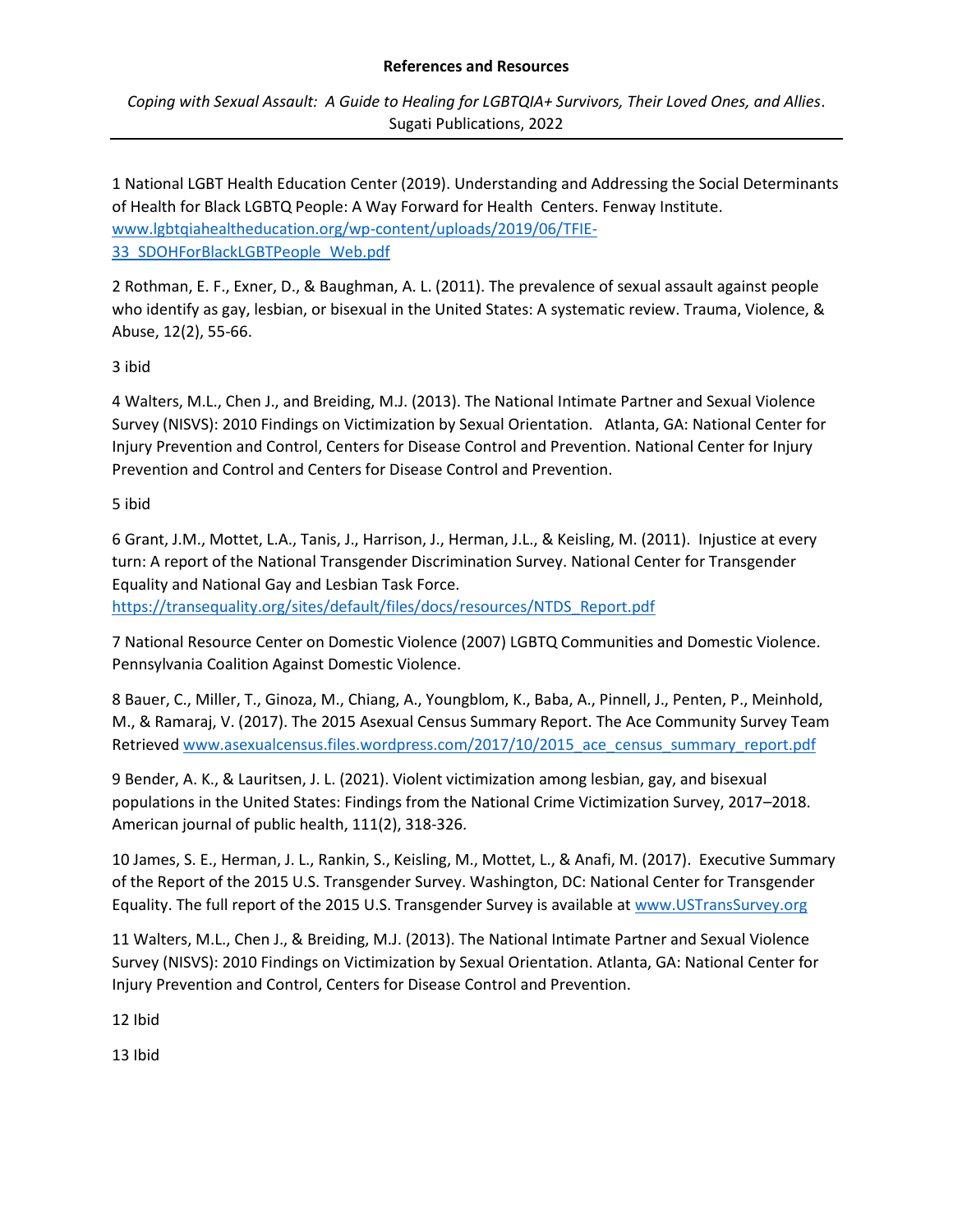*Coping with Sexual Assault: A Guide to Healing for LGBTQIA+ Survivors, Their Loved Ones, and Allies*. Sugati Publications, 2022

14 Mallory, C., Hasenbush, A. & Sears, B. (2015). Discrimination and Harassment by Law Enforcement Officers in the LGBT Community. UCLA School of Law.

15 Macapagal K, Bhatia R, Greene GJ. Differences in Healthcare Access, Use, and Experiences Within a Community Sample of Racially Diverse Lesbian, Gay, Bisexual, Transgender, and Questioning Emerging Adults. LGBT Health. 2016 Dec;3(6):434-442. doi: 10.1089/lgbt.2015.0124. Epub 2016 Oct 11.

16 James, S. E., Brown, C., & Wilson, I. (2017). 2015 U.S. Transgender Survey: Report on the Experiences of Black Respondents. Washington, DC and Dallas, TX: National Center for Transgender Equality, Black Trans Advocacy, and National Black Justice Coalition.

17 Ibid and Calton JM, Cattaneo LB, Gebhard KT. (2015). Barriers to Help Seeking for Lesbian, Gay, Bisexual, Transgender, and Queer Survivors of Intimate Partner Violence. Trauma Violence Abuse. 2016 Dec;17(5):585-600.

18 Lorde, A. (2007). Sister outsider: Essays and speeches. Learning from the 60s. (pp. 138). Crossing Press: Berkeley.

19 Merriam-Webster. (n.d.). Intersectionality. In Merriam-Webster.com dictionary. Retrieved November 15, 2021, from<https://www.merriam-webster.com/dictionary/intersectionality>

20 McCown, CM and Platt, LF (2021) Violence Against Queer and TGNC People of Color. In: Lund E.M., Burgess C., Johnson A.J. (eds) Violence Against LGBTQIA+ Persons. Springer, Cham. [https://doi.org/10.1007/978-3-030-52612-2\\_1](https://doi.org/10.1007/978-3-030-52612-2_1)

21 Smith, S.G., Chen, J., Basile, K.C., Gilbert, L.K., Merrick, M.T., Patel, N., Walling, M., & Jain, A. (2017). The National Intimate Partner and Sexual Violence Survey (NISVS): 2010-2012 State Report. Atlanta, GA: National Center for Injury Prevention and Control, Centers for Disease Control and Prevention.

22 Staples, J. M., & Fuller, C. C. (2021). Adult sexual assault severity among transgender people of color: the impact of double marginalization. Journal of Aggression, Maltreatment & Trauma, 30(5), 694-706. <https://doi.org/10.1080/10926771.2021.1894291>

23 Lund E.M., Burgess C., Johnson A.J. (2021) Queer Violence: Confronting Diverse Forms of Violence Against LGBTQIA+ Persons and Communities. In: Lund E.M., Burgess C., Johnson A.J. (eds) Violence Against LGBTQIA+ Persons. Springer, Cham. [https://doi.org/10.1007/978-3-030-52612-2\\_1](https://doi.org/10.1007/978-3-030-52612-2_1)

24.Mefford, Taylor and Chen, Eric. (2021) Minority Stress, Stigma, and Violence: Affirmative Counseling for Bisexual Individuals In: Lund E.M., Burgess C., Johnson A.J. (eds) Violence Against LGBTQIA+ Persons. Springer, ww.doi.org/10.1007/978-3-030-52612-2\_12. 25 National LGBT Health Education Center (2019). Understanding and Addressing the Social Determinants of Health for Black LGBTQ People: A Way Forward for Health Centers. Fenway Institute.

26 Walters ML, Breiding MJ. The National Intimate Partner and Sexual Violence Survey (NISVS): 2010 findings on victimization by sexual orientation. Atlanta, Georgia: National Center for Injury Prevention and Control, CDC; 2013.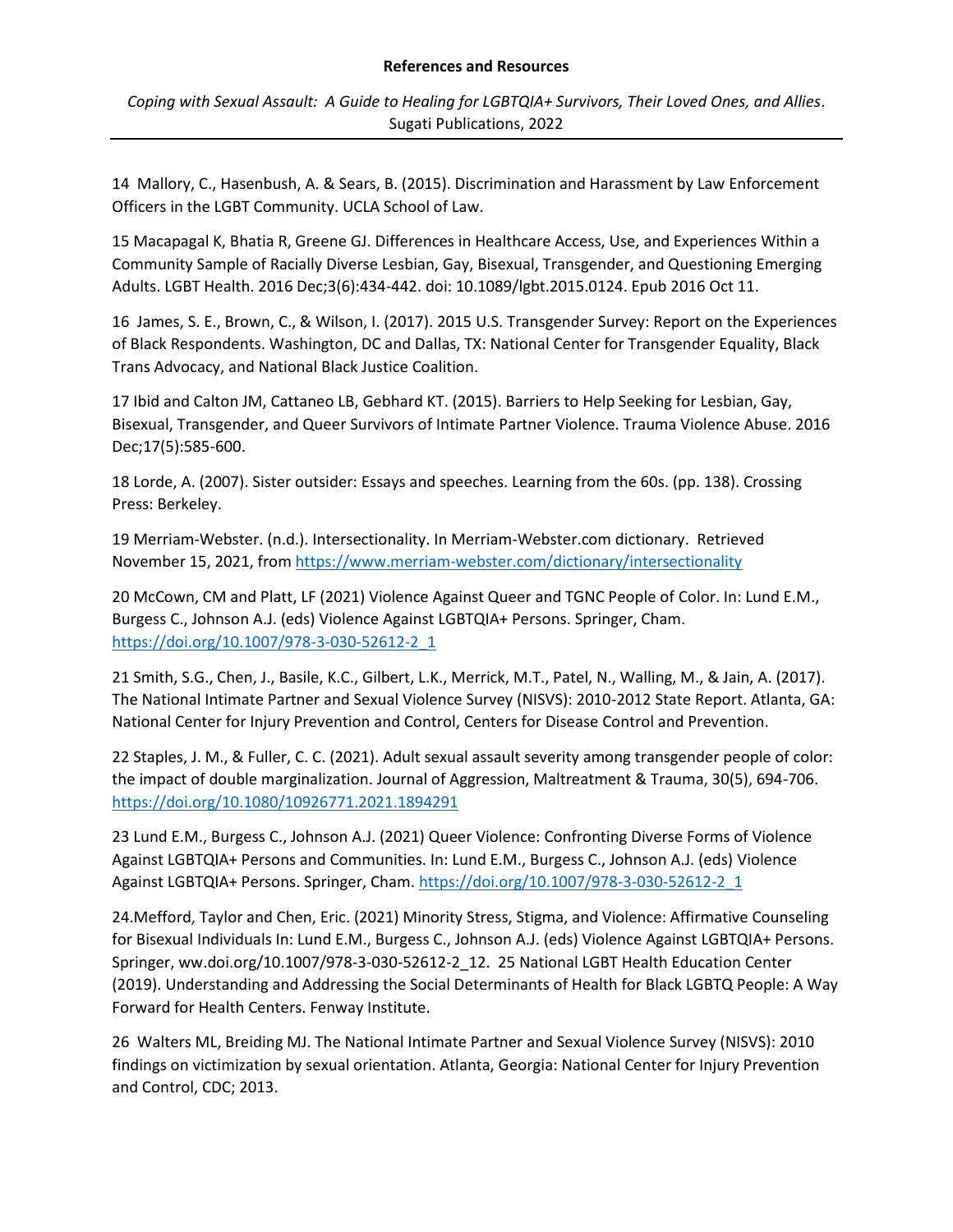*Coping with Sexual Assault: A Guide to Healing for LGBTQIA+ Survivors, Their Loved Ones, and Allies*. Sugati Publications, 2022

# 27 Ibid.

28 Dworkin ER, Brill CD, Ullman SE. Social reactions to disclosure of interpersonal violence and psychopathology: A systematic review and meta-analysis. Clinical Psychology Rev. 2019 Aug; 72:101750. doi: 10.1016/j.cpr.2019.101750.

29 Mefford, Taylor and Chen, Eric. (2021) Minority Stress, Stigma, and Violence: Affirmative Counseling for Bisexual Individuals In: Lund E.M., Burgess C., Johnson A.J. (eds) Violence Against LGBTQIA+ Persons. Springer, ww.doi.org/10.1007/978-3-030-52612-2\_12.

# 30 Ibid

31 Walters ML, Breiding MJ. The National Intimate Partner and Sexual Violence Survey (NISVS): 2010 findings on victimization by sexual orientation. Atlanta, Georgia: National Center for Injury Prevention and Control, CDC; 2013.

32 Canan, S. N., Jozkowski, K. N., Wiersma-Mosley, J. D., Bradley, M., & Blunt-Vinti, H. (2021). Differences in lesbian, bisexual, and heterosexual women's experiences of sexual assault and rape in a national US sample. Journal of interpersonal violence, 36(19-20), 9100-9120. doi: 10.1177/0886260519863725.

# 33 Ibid

34 Mefford, Taylor and Chen, Eric. (2021) Minority Stress, Stigma, and Violence: Affirmative Counseling for Bisexual Individuals In: Lund E.M., Burgess C., Johnson A.J. (eds) Violence Against LGBTQIA+ Persons. www.doi.org/10.1007/978-3-030-52612-2\_12.

35 Ibid.

36 Ibid.

37 Ibid.

38 Walters, M.L., Chen J., & Breiding, M.J. (2013). The National Intimate Partner and Sexual Violence Survey (NISVS): 2010 Findings on Victimization by Sexual Orientation. Atlanta, GA: National Center for Injury Prevention and Control, Centers for Disease Control and Prevention.

39 Hequembourg, A. L., Parks, K. A., Collins, R. L., & Hughes, T. L. (2015). Sexual assault risks among gay and bisexual men. Journal of sex research, 52(3), 282–295. https://doi.org/10.1080/00224499.2013.856836

40 Mefford, Taylor and Chen, Eric. (2021) Minority Stress, Stigma, and Violence: Affirmative Counseling for Bisexual Individuals In: Lund E.M., Burgess C., Johnson A.J. (eds) Violence Against LGBTQIA+ Persons. Springer, Cham. https://.doi.org/10.1007/978-3-030-52612-2\_12.

41 Ibid.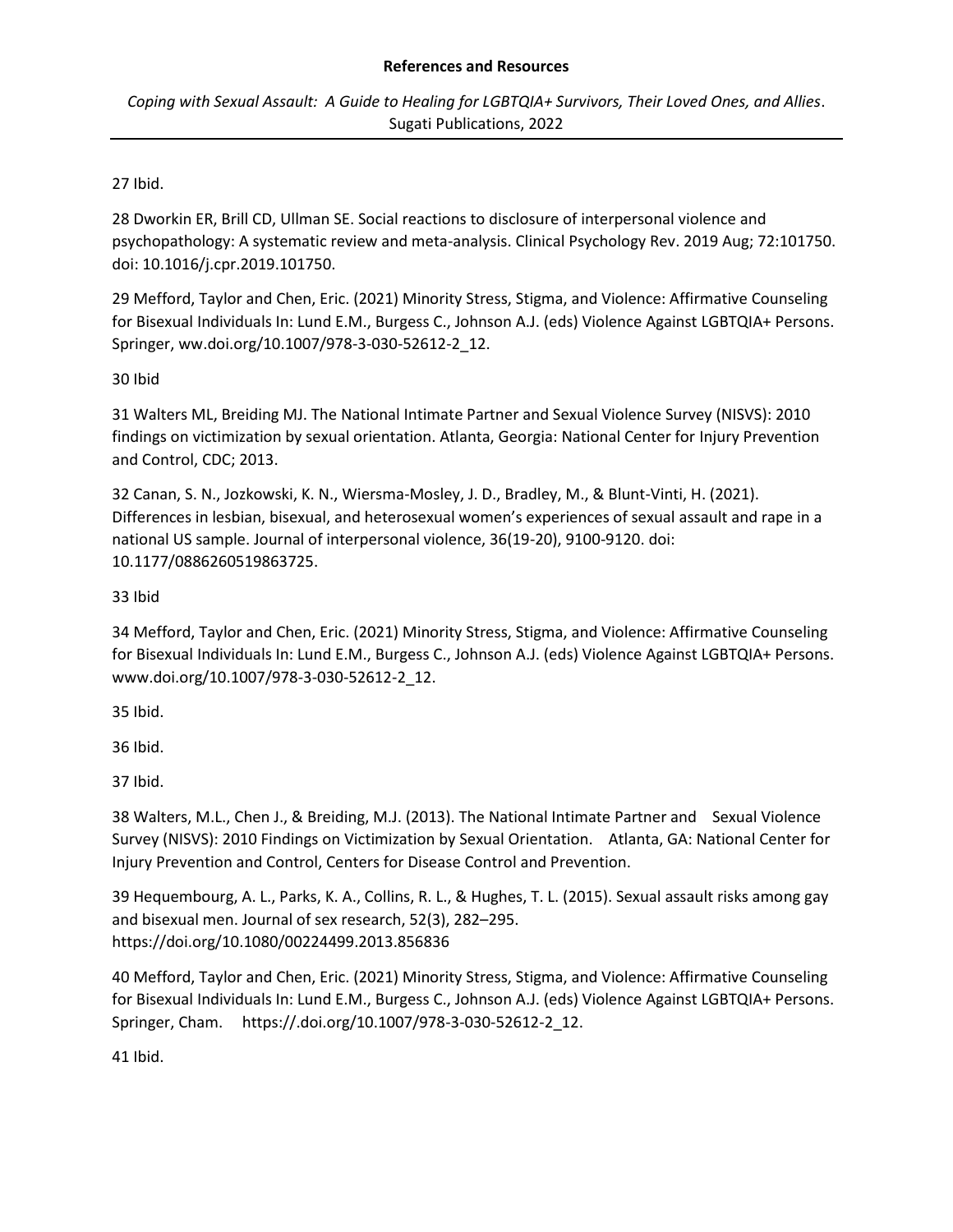*Coping with Sexual Assault: A Guide to Healing for LGBTQIA+ Survivors, Their Loved Ones, and Allies*. Sugati Publications, 2022

42 Bass, B., & Nagy, H. (2021). Cultural Competence in the Care of LGBTQ Patients. StatPearls [Internet]. https://www.ncbi.nlm.nih.gov/books/NBK563176

43 Mefford, Taylor and Chen, Eric. (2021) Minority Stress, Stigma, and Violence: Affirmative Counseling for Bisexual Individuals In: Lund E.M., Burgess C., Johnson A.J. (eds) Violence Against LGBTQIA+ Persons. Springer, Cham. https://.doi.org/10.1007/978-3-030-52612-2\_12

44 James, S. E., Herman, J. L., Rankin, S., Keisling, M., Mottet, L., & Anafi, M. (2016). The Report of the 2015 U.S. Transgender Survey. Washington, DC: National Center for Transgender Equality. (p. 202).

45 Staples, J.M. & Fuller, C. C. (2021) Adult Sexual Assault Severity among Transgender People of Color: The Impact of Double Marginalization, Journal of Aggression, Maltreatment & Trauma, 30:5, 694-706, DOI: 10.1080/10926771.2021.1894291

46 Grant, Jaime M., Lisa A. Mottet, Justin Tanis, Jack Harrison, Jody L. Herman, and Mara Keisling (2011). Injustice at Every Turn: A Report of the National Transgender Discrimination Survey. Washington: National Center for Transgender Equality and National Gay and Lesbian Task Force.

47 FORGE, Sexual Violence in the Transgender Community Survey; National Coalition of Anti-Violence Programs, 2009, Hate Violence Against Lesbian, Gay, Bisexual, and Transgender People in the United States

48 National Coalition of Anti-Violence Programs (NCAVP). (2017). Lesbian, Gay, Bisexual, Transgender, Queer, and HIV Affected Intimate Partner Violence in 2016. NY: Waters, E.

49 World Professional Association for Transgender Health. (2012). Standards of Care for the Health of Transsexual, Transgender, and Gender Nonconforming People [7th Version]. https://www.wpath.org/publications/soc (p.4)

50 Thompson, J, Hopwood, RA, deNormand, S & Cavanaugh, T. Medical Care of Trans and Gender Diverse Adults. March 2021. Fenway Health, Boston.

51 James, S. E., Herman, J. L., Rankin, S., Keisling, M., Mottet, L., & Anafi, M. (2016). Executive Summary of the Report of the 2015 U.S. Transgender Survey. Washington, DC: National Center for Transgender Equality and

J.M. Grant, L.A. Mottet, J. Tanis, J. Harrison, J.L. Herman, and M. Keisling, 2011, Injustice at Every Turn: A Report of the National Transgender Discrimination Survey, Washington, DC: National Center for Transgender Equality and National Gay and Lesbian Task Force.

52 Khanna N. (2021) Invisibility and Trauma in the Intersex Community. In: Lund E.M., Burgess C., Johnson A.J. (eds) Violence Against LGBTQIA+ Persons. Springer, Cham. https://doi.org/10.1007/978-3- 030-52612-2\_14 (p. 186)

53 interAct website. FAQ: How common is intersex? [https://interactadvocates.org](https://interactadvocates.org/)

54 Ibid.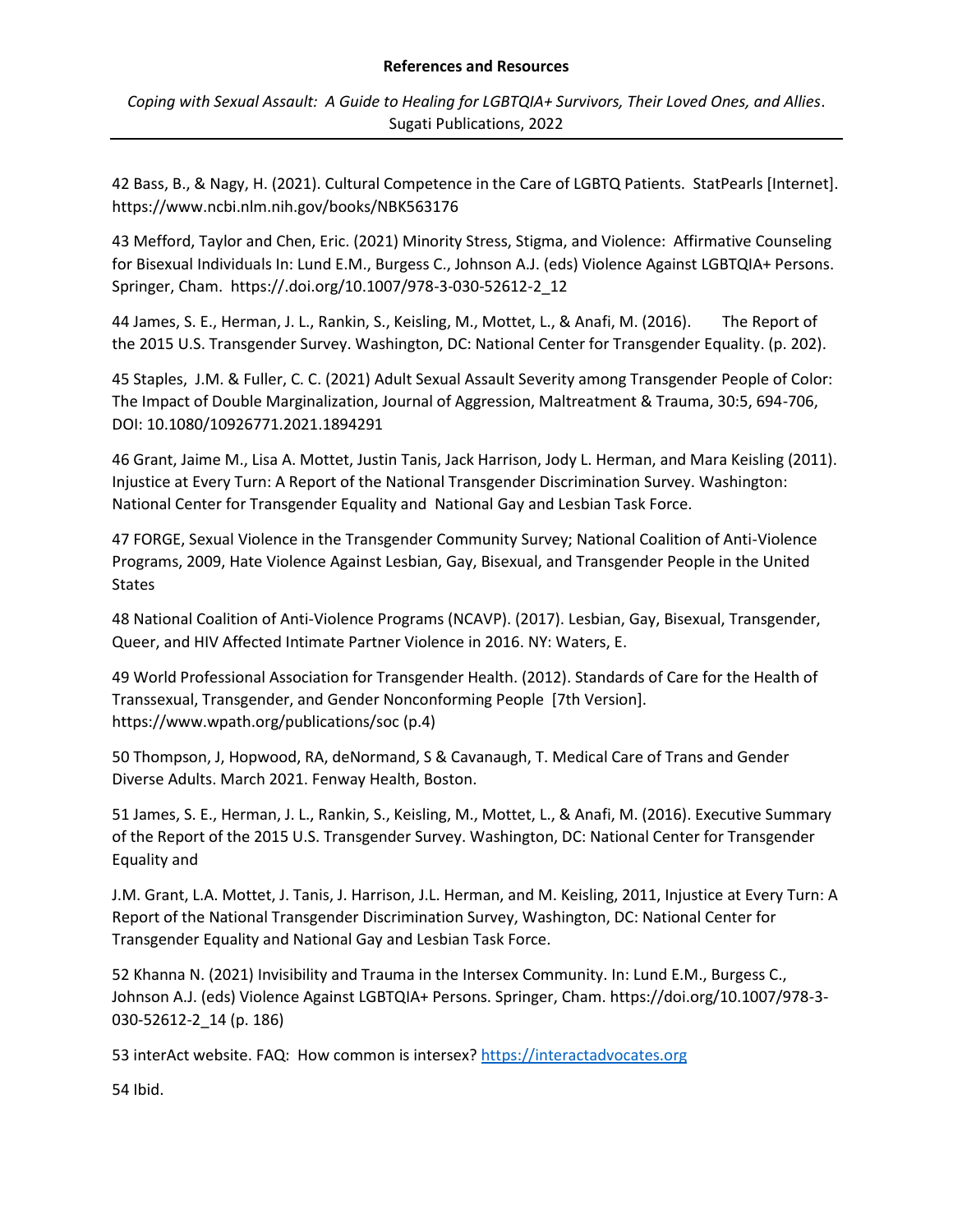*Coping with Sexual Assault: A Guide to Healing for LGBTQIA+ Survivors, Their Loved Ones, and Allies*. Sugati Publications, 2022

55 Ibid.

56 NNID (December 2020) Intersex and Medicalized Rape.<https://www.ohchr.org/> Documents/Issues/Women/SR/RapeReport/CSOs/177-intersex.pdf (p. 3)

57 Amnesty Internationa[l www.amnesty.org.au/5-myths-intersex](http://www.amnesty.org.au/5-myths-intersex)

58 García-Acero, M., Moreno, O., Suárez, F., & Rojas, A. (2020). Disorders of Sexual Development: Current Status and Progress in the Diagnostic Approach. Current Urology, 13(4), 169–178. https://doi.org/10.1159/000499274

59 Khanna N. (2021) Invisibility and Trauma in the Intersex Community. In: Lund E.M., Burgess C., Johnson A.J. (eds) Violence Against LGBTQIA+ Persons. Springer, Cham. [https://doi.org/10.1007/978-3-030-52612-2\\_14](https://doi.org/10.1007/978-3-030-52612-2_14)

60 NNID (December 2020) Intersex and Medicalized Rape. <https://www.ohchr.org/Documents/Issues/Women/SR/RapeReport/CSOs/177-intersex.pdf>

61 Ibid.

62 National Network to End Domestic Violenc[e https://www.womenslaw.org/about-abuse/abuse](https://www.womenslaw.org/about-abuse/abuse-specific-communities/lgbtqia-victims/forms-abuse/what-forms-abuse-are-unique-0)[specific-communities/lgbtqia-victims/forms-abuse/what-forms-abuse-are-unique-0](https://www.womenslaw.org/about-abuse/abuse-specific-communities/lgbtqia-victims/forms-abuse/what-forms-abuse-are-unique-0)

63 Rothblum, E.D., Krueger, E.A., Kittle, K.R. et al. Asexual and Non-Asexual Respondents from a U.S. Population-Based Study of Sexual Minorities. Arch Sex Behav 49, 757–767 (2020). <https://doi.org/10.1007/s10508-019-014850>

64 Asexuality Visibility and Education Network (AVEN) www.asexuality.org

65 Lund, Emily M. (2021) Violence Against Asexual Individuals. In: Lund E.M., Burgess C., Johnson A.J. (eds) Violence Against LGBTQIA+ Persons. Springer, Cham. [https://doi.org/10.1007/978-3-030-52612-2\\_13](https://doi.org/10.1007/978-3-030-52612-2_13)

66 Rothblum, E.D., Krueger, E.A., Kittle, K.R. et al. Asexual and Non-Asexual Respondents from a U.S. Population-Based Study of Sexual Minorities. Arch Sex Behav 49, 757–767 (2020). <https://doi.org/10.1007/s10508-019-014850>

67Lund, Emily M. (2021) Violence Against Asexual Individuals. In: Lund E.M., Burgess C., Johnson A.J. (eds) Violence Against LGBTQIA+ Persons. Springer, Cham. [https://doi.org/10.1007/978-3-030-52612-2\\_13](https://doi.org/10.1007/978-3-030-52612-2_13)

68 Bauer, C., Miller, T., Ginoza, M., Chiang, A., Youngblom, K., Baba, A., Pinnell, J., Penten, P., Meinhold, M., Ramaraj, V. (2017). The 2015 Asexual Census Summary Report. The Ace Community Survey Team. Retrieved[: https://asexualcensus.files.wordpress.com/2017/10/2015\\_ace\\_census\\_summary\\_report.pdf](https://asexualcensus.files.wordpress.com/2017/10/2015_ace_census_summary_report.pdf)

69 Lund, Emily M. (2021) Violence Against Asexual Individuals. In: Lund E.M., Burgess C., Johnson A.J. (eds) Violence Against LGBTQIA+ Persons. Springer, [https://doi.org/10.1007/978-3-030-52612-2\\_13](https://doi.org/10.1007/978-3-030-52612-2_13)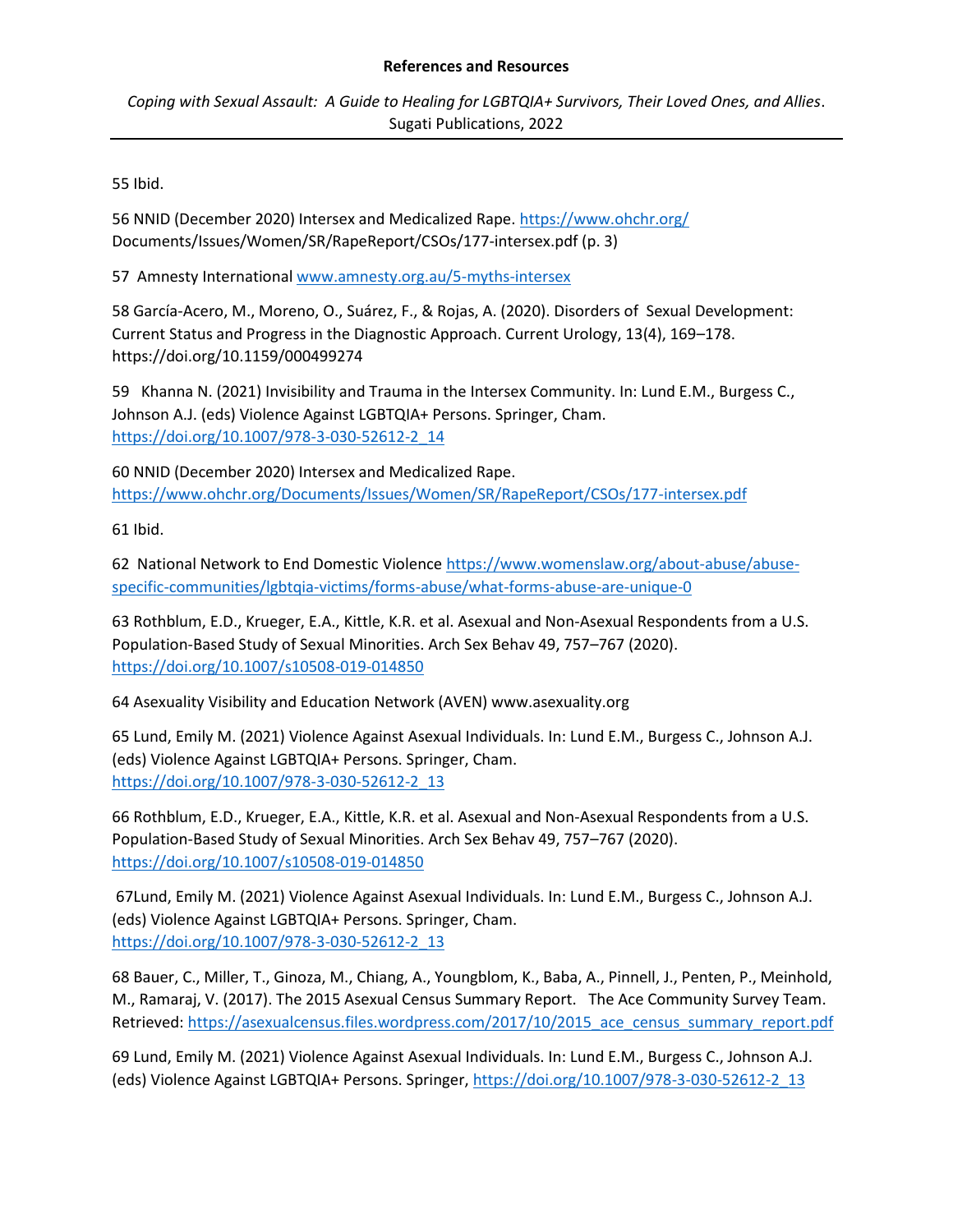*Coping with Sexual Assault: A Guide to Healing for LGBTQIA+ Survivors, Their Loved Ones, and Allies*. Sugati Publications, 2022

70 McCown, CM and Platt, LF (2021) Violence Against Queer and TGNC People of Color. In: Lund E.M., Burgess C., Johnson A.J. (eds) Violence Against LGBTQIA+ Persons. Springer, Cham. [https://doi.org/10.1007/978-3-030-52612-2\\_1](https://doi.org/10.1007/978-3-030-52612-2_1)

71 James, S. E., Herman, J. L., Rankin, S., Keisling, M., Mottet, L., & Anafi, M. (2016). The Report of the 2015 U.S. Transgender Survey. Washington, DC: National Center for Transgender Equality.

72 James, S. E., Brown, C., & Wilson, I. (2017). 2015 U.S. Transgender Survey: Report on the Experiences of Black Respondents. Washington, DC and Dallas, TX: National Center for Transgender Equality, Black Trans Advocacy, and National Black Justice Coalition.

73 Staples, J.M. & .Fuller, C.C. (2021) Adult Sexual Assault Severity among Transgender People of Color: The Impact of Double Marginalization, Journal of Aggression, Maltreatment & Trauma, 30:5, 694 706, DOI: 10.1080/10926771.2021.1894291

74 Ibid.

75 McCown, CM and Platt, LF (2021) Violence Against Queer and TGNC People of Color. In: Lund E.M., Burgess C., Johnson A.J. (eds) Violence Against LGBTQIA+ Persons. Springer, Cham. [https://doi.org/10.1007/978-3-030-52612-2\\_1](https://doi.org/10.1007/978-3-030-52612-2_1)

The National Intimate Partner and Sexual Violence Survey (NISVS): 2010 summary report. National Sexual Violence Resource Center, 1–102. [https://www.nsvrc.org/sites/default/files/2021-04/NISVS\\_Report2010-a.pdf](https://www.nsvrc.org/sites/default/files/2021-04/NISVS_Report2010-a.pdf) 

76 Harrell, E. (2017). Crimes against persons with disabilities, 2009–2015 – statistical tables. U.S. Department of Justice, Office of Justice Programs, Bureau of Justice Statistics. NCJ 250632.

77 Ibid.

78 Lund E.M., Burgess C., Johnson A.J. (2021) Queer Violence: Confronting Diverse Forms of Violence Against LGBTQIA+ Persons and Communities. In: Lund E.M., Burgess C., Johnson A.J. (eds) Violence Against LGBTQIA+ Persons. Springer, Cham. [https://doi.org/10.1007/978-3-030-52612-2\\_1](https://doi.org/10.1007/978-3-030-52612-2_1)

79 Disability and Health Promotion. Centers for Disease Control and Prevention. Disability and Health Overview[. www.cdc.gov/ncbddd/disabilityandhealth/disability.html](http://www.cdc.gov/ncbddd/disabilityandhealth/disability.html)

80 James, S. E., Herman, J. L., Rankin, S., Keisling, M., Mottet, L., & Anafi, M. (2016). The Report of the 2015 U.S. Transgender Survey. Washington, DC: National Center for Transgender Equality.

81 Center for Disease Control and Prevention. Disability and Health Overview. <https://www.cdc.gov/ncbddd/disabilityandhealth/disability.html>

82 Harrell, E. (2017). Crimes against persons with disabilities, 2009–2015 – statistical tables. U.S. Department of Justice, Office of Justice Programs, Bureau of Justice Statistics. NCJ 250632.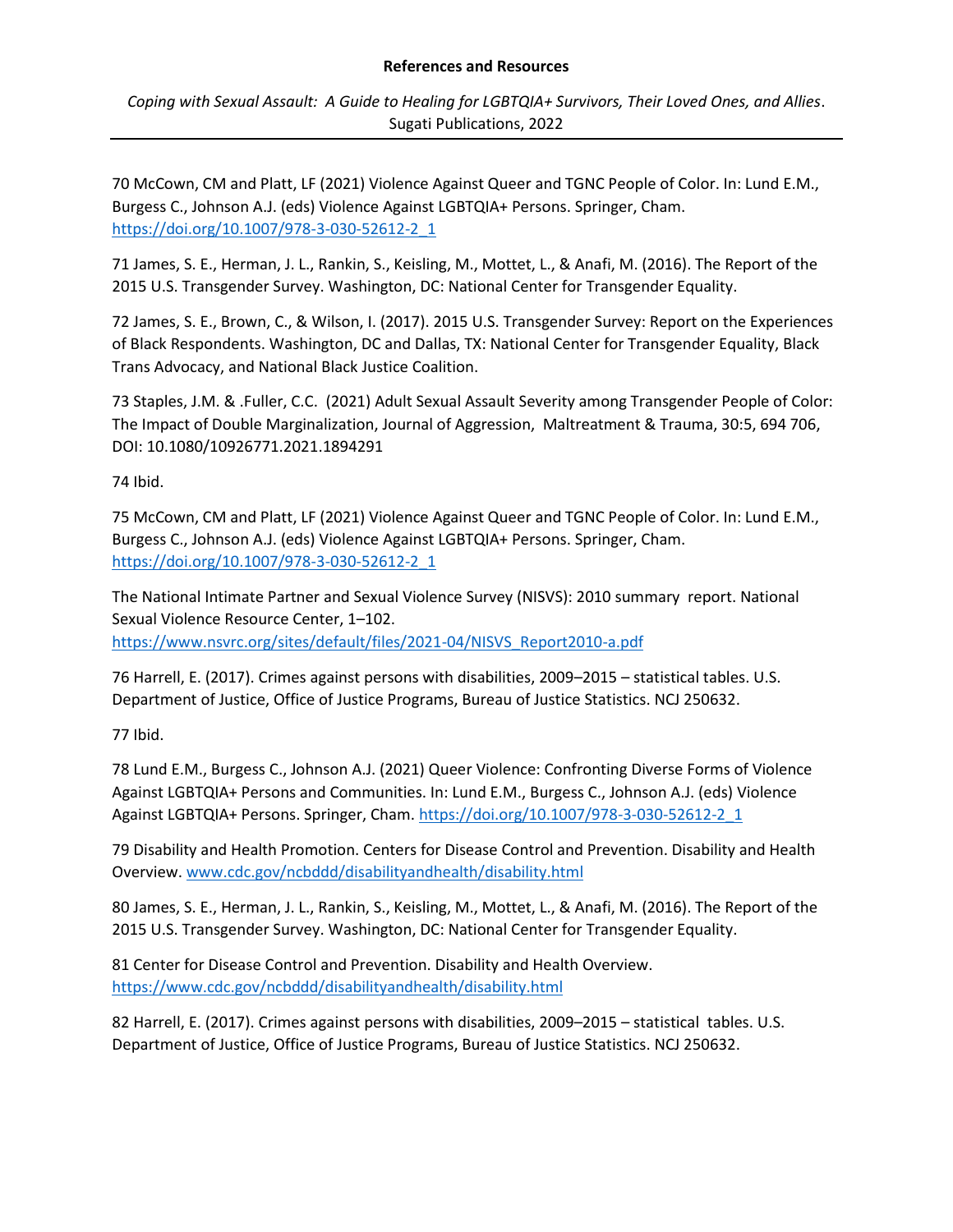*Coping with Sexual Assault: A Guide to Healing for LGBTQIA+ Survivors, Their Loved Ones, and Allies*. Sugati Publications, 2022

83 National Center for Injury Prevention and Control, Division of Violence Prevention. Sexual Violence and Intimate Partner Violence Among People with Disabilities. <https://www.cdc.gov/violenceprevention/sexualviolence/svandipv.html>

84 Harrell, E. (2017). Crimes against persons with disabilities, 2009–2015 – statistical tables. U.S. Department of Justice, Office of Justice Programs, Bureau of Justice Statistics. NCJ 250632.

85 National Center for Injury Prevention and Control, Division of Violence Prevention. Sexual Violence and Intimate Partner Violence Among People with Disabilities. <https://www.cdc.gov/violenceprevention/sexualviolence/svandipv.html>

86 Rodríguez-Roldán, Victoria M. (2020). The Intersection Between Disability and LGBT Discrimination and Marginalization. American University Journal of Gender, Social Policy & the Law: Vol. 28: Issue. 3, Article 2.

87 Mailhot Amborski A, Bussières E-L, Vaillancourt-Morel M-P, Joyal CC. Sexual Violence Against Persons with Disabilities: A Meta-Analysis. Trauma, Violence, & Abuse. March 2021. doi:10.1177/1524838021995975

88 Federal Bureau of Investigation (2021). Uniform Crime Report: Hate Crimes. <https://crime-data-explorer.fr.cloud.gov/pages/explorer/crime/hate-crime>

89 National Coalition of Anti-Violence Programs. (2017) Lesbian, Gay, Bisexual, Transgender, Queer, and HIV-Affected Hate Violence in 2016 A 20th Anniversary report <https://avp.org/2017-hv-ipv-report/>

90 Girshick, Lori B. (2010). No More Denying: Facing Woman-to-Woman Sexual Violence in Connections, Volume XIII. WCSAP.

91 National Coalition of Anti-Violence Programs (2013). Hate Violence Against the Lesbian, Gay, Bisexual, Transgender, Queer and HIV-affected Hate Violence in 2012.

92 Schuyler, A. C., et. al. (2020). Experiences of Sexual Harassment, Stalking, and Sexual Assault During Military Service Among LGBT and Non-LGBT Service Members. Journal of traumatic stress, 33(3), 257– 266. https://doi.org/10.1002/jts.22506

93 Morral, A. et. al. (2014) Sexual Assault and Sexual Harassment in the U.S. Military: Volume 1. Design of the 2014 RAND Military Workplace Study. RAND Corporation. [www.rand.org/pubs/research\\_reports/RR870z1.html](http://www.rand.org/pubs/research_reports/RR870z1.html)

94 U.S. Department of Defense. (2019). Department of Defense Annual Report of Sexual Assault in the Military: Fiscal year 2018.

[www.sapr.mil/sites/default/files/DoD\\_Annual\\_Report\\_on\\_Sexual\\_Assault\\_in\\_the\\_Military.pdf](http://www.sapr.mil/sites/default/files/DoD_Annual_Report_on_Sexual_Assault_in_the_Military.pdf)

95 US Department of Defense SAPRO (2021). Annual Report on Sexual Assault in the Military FY2020. [www.sapr.mil/sites/default/files/DOD\\_Annual\\_Report\\_on\\_Sexual\\_Assault\\_in\\_the\\_Military\\_FY2020.pdf](http://www.sapr.mil/sites/default/files/DOD_Annual_Report_on_Sexual_Assault_in_the_Military_FY2020.pdf)